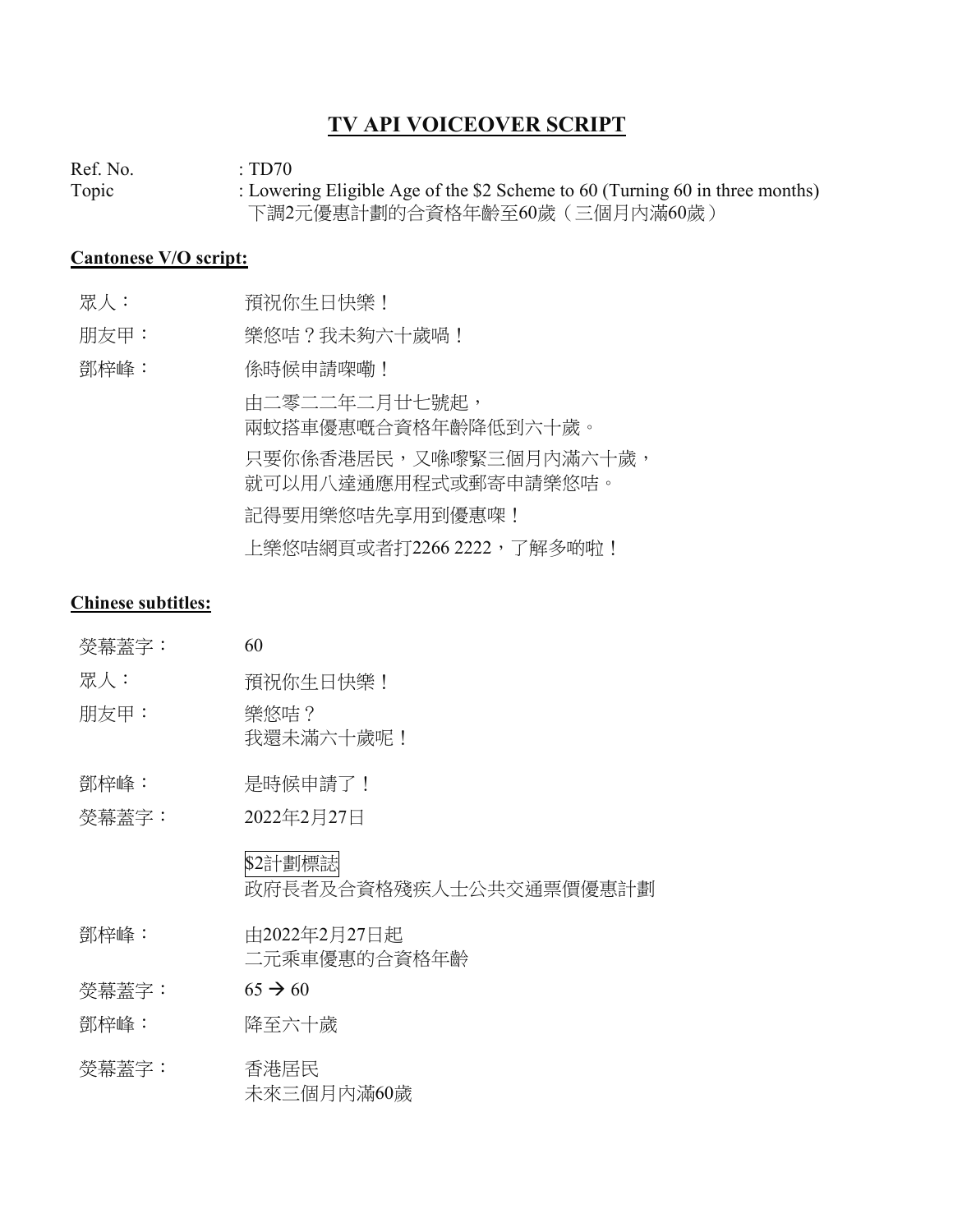鄧梓峰: 只要你是香港居民 且在接下來的三個月內滿六十歲

熒幕蓋字: 八達通應用程式

鄧梓峰: 就可以八達通應用程式或郵寄申請樂悠咭 記得要用樂悠咭才可享用優惠啊!

熒幕蓋字: 登6輕鬆申請 \$2 搭車至醒 樂悠咭 網址: [www.octopus.com.hk/joyyou](http://www.octopus.com.hk/joyyou) 查詢熱線:2266 2222 香港特別行政區區徽 勞工及福利局

鄧梓峰: 瀏覽樂悠咭網頁 或致電2266 2222 了解更多吧!

## **English V/O script and subtitles:**

| Super:        | 60                                                                                                                                 |
|---------------|------------------------------------------------------------------------------------------------------------------------------------|
| Everyone:     | Happy early birthday!                                                                                                              |
| Friend A:     | JoyYou Card?<br>I've not yet turned 60                                                                                             |
| Patrick Dunn: | It's time for you to get one!                                                                                                      |
| Super:        | February 27, 2022                                                                                                                  |
|               | Logo of \$2 Scheme<br>Government Public Transport Fare Concession Scheme<br>for the Elderly and Eligible Persons with Disabilities |
| Patrick Dunn: | From February 27, 2022<br>the eligible age of the \$2 Scheme                                                                       |
| Super:        | $65 \rightarrow 60$                                                                                                                |
| Patrick Dunn: | is lowered to 60                                                                                                                   |